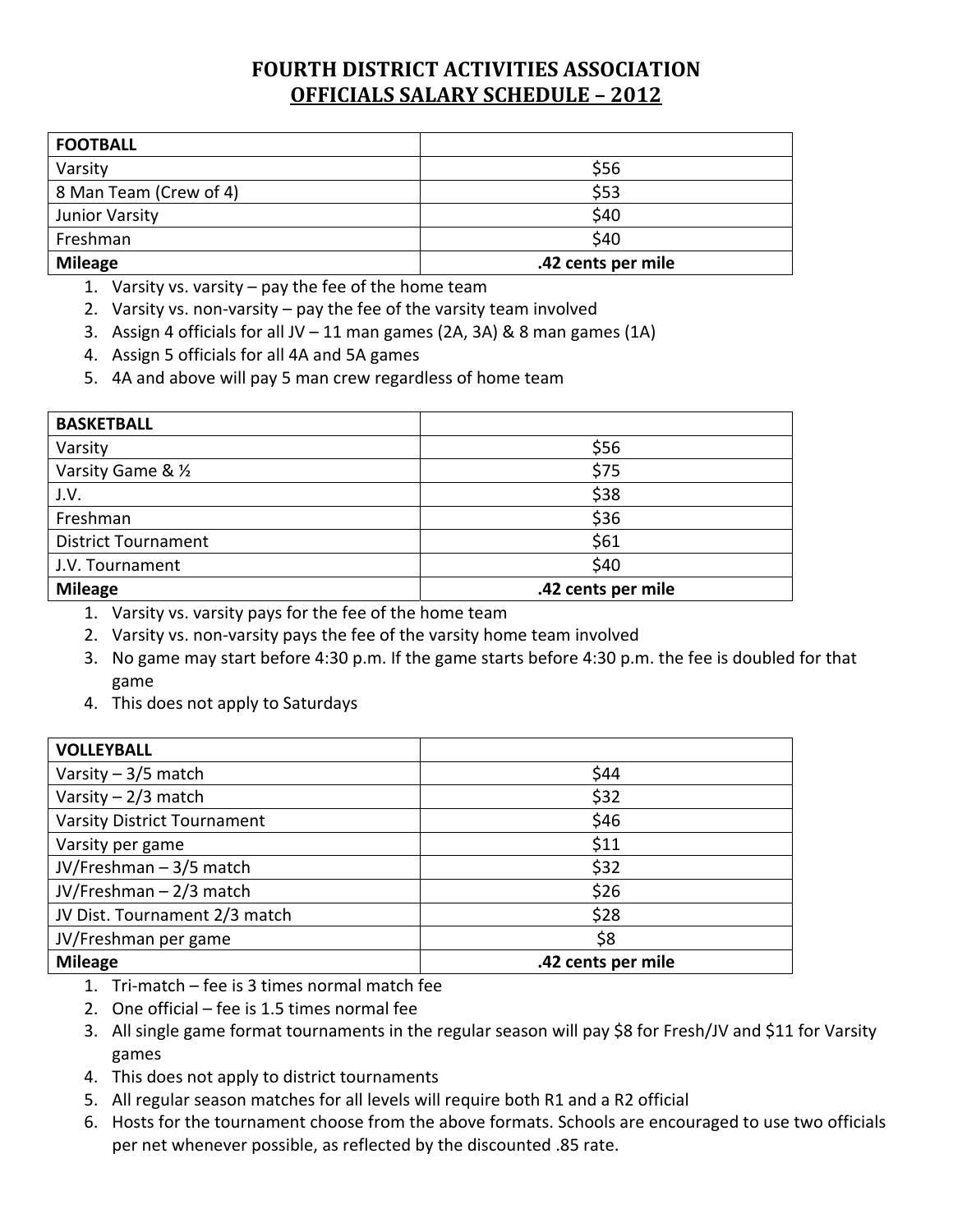## **FOURTH DISTRICT ACTIVITIES ASSOCIATION OFFICIALS SALARY SCHEDULE – 2012**

Tournaments: (no raise from 2011)

|                                 | One officials $@1.5$ | Two officials each @.85 | Two officials total cost @.85 |
|---------------------------------|----------------------|-------------------------|-------------------------------|
| 2/3 varsity match               | \$46.50              | 26.35                   | 52.70                         |
| Single varsity set to 21 points | \$15.00              | 8.50                    | 17.00                         |
| Single varsity set to 25 points | \$16.50              | 9.35                    | 18.70                         |
| Varsity 2 sets to 15 points     | \$22.50              | 12.75                   | 25.50                         |
| Varsity 1 set to 30 points      | \$22.50              | 12.75                   | 25.50                         |
| Varsity time limit (30 min)     | \$22.50              | 12.75                   | 25.50                         |
| Varsity time limit (45 min)     | \$34.74              | 19.15                   | 38.30                         |
| 2/3 non varsity match           | \$37.50              | 21.25                   | 42.50                         |
| Non varsity set to 21 points    | \$10.50              | 5.95                    | 11.90                         |
| Non varsity set to 25 points    | \$12.00              | 6.80                    | 13.60                         |
| Non varsity 2 sets to 15        | \$18.00              | 10.20                   | 20.40                         |
| Non varsity 1 set to 30         | \$18.00              | 10.20                   | 20.40                         |
| Non varsity time limit(30min)   | \$18.00              | 10.20                   | 20.40                         |
| Non varsity time limit(45min)   | \$27.00              | 15.30                   | 30.60                         |
|                                 |                      |                         |                               |

| <b>BASEBALL</b>          |                    |
|--------------------------|--------------------|
| Varsity                  | \$47               |
| Junior Varsity/Sophomore | \$40               |
| <b>Mileage</b>           | .42 cents per mile |

1. Varsity vs. varsity pays the fee of the home team

2. Varsity vs. non-varsity pays the fee of the varsity team involved

3. Double header – the above fees are doubled per umpire

4. When only one official is used pay 1.5 times the game fee

5. When the game starts officials get mileage and game fee

6. Umpires are to be paid if a game starts and if they wait at a game for more than 45 minutes

| <b>SOFTBALL</b>          |                    |
|--------------------------|--------------------|
| Varsity                  | \$41               |
| Junior Varsity/Sophomore | \$34               |
| <b>Mileage</b>           | .42 cents per mile |

1. Varsity vs. varsity pays the fee of the home team

2. Varsity vs. non-varsity pays the fee of the varsity team involved

3. Double header – the above fees are doubled per umpire

4. When only one official is used pay 1.5 times the game fee

5. When the game starts officials get mileage and game fee

6. Umpires are to be paid if a game starts and if they wait at a game for more than 45 minutes